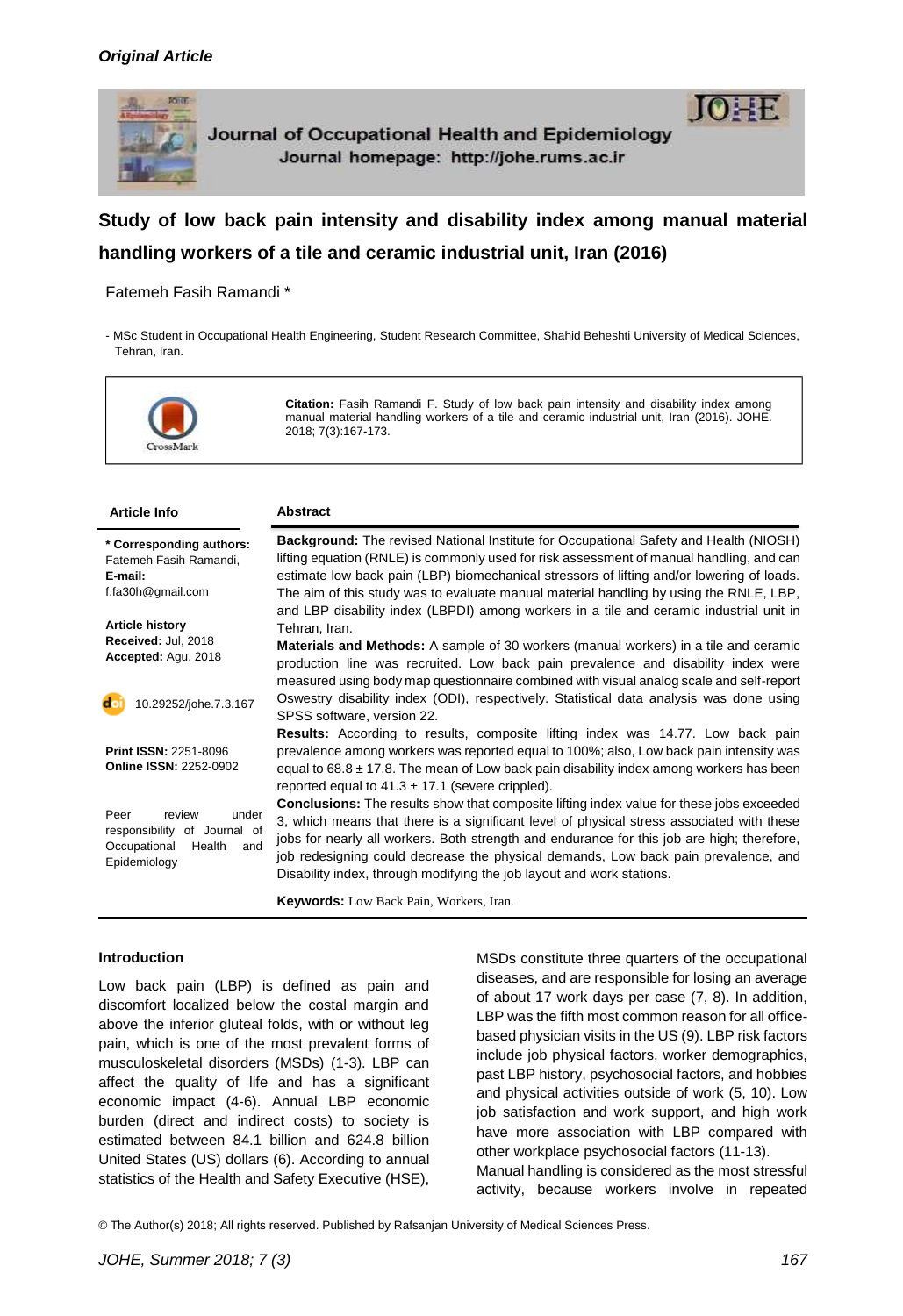carrying or lifting heavy loads for a long period of time; thus, they are at risk of injury and pain [\(14-17\)](#page-5-9). Manual handling is the second most commonly reported risk factor in workplaces [\(7\)](#page-5-3). For risk assessment of manual handling of load, National Institute for Occupational Safety and Health (NIOSH) lifting equation can be used to estimate LBP biomechanical stressors. NIOSH lifting equation determines weight limits by using physiological, biomechanical, physical, psychological, and epidemiologic aspects of manual load lifting, that the majority of healthy workers can lift over a period of time (up to 8 hours) without adverse effects of load handling on the back [\(18\)](#page-6-0). The revised NIOSH lifting equation (RNLE) combines seven biomechanical stressors including weight of the load, horizontal location (H), vertical location (V), vertical travel distance (D), asymmetry angle (A), frequency rate and duration of lifting (F), and coupling component (C), into a numerical scale to quantify biomechanical stressors. This numerical scale is called the lifting index (LI) for single task and composite LI (CLI) for multi-task.

Pain and limited movement of the spine has adverse effects on functional status, work activities, and quality of life, so it is essential that researchers use tools having acceptable validity and reliability to review the inability level and determine the consequences [\(19,](#page-6-1) [20\)](#page-6-2). Measuring disability is an important component in the management of workers or patients with back pain, so that selfreport Oswestry disability index (ODI) questionnaire

is a very important evaluation tool for measuring permanent functional inability [\(21,](#page-6-3) [22\)](#page-6-4). A significant relationship has been reported between the prevalence of LBP and manual handling [\(15-17,](#page-5-10) [23,](#page-6-5) [24\)](#page-6-6). The present study aims to determine the prevalence of LBP and LBPDI among manual handling workers.

# **Materials and Methods**

This cross-sectional study was carried out in a tile and ceramic industrial unit in Tehran, Iran, in 2016. All the employed workers were enrolled in this study by census (30 workers). All workers consented to participate in this study. The criteria for inclusion in the study included the work experience less than one year, as well as lack of a history of spinal surgery and traumatic orthopedic problems such as acute back and nerve problems, inflammatory diseases such as ankylosing spondylitis involving the spine, and congenital diseases such as scoliosis and hemivertebra; due to the mentioned factors, 5 workers were excluded from the study. To evaluate manual handling risk factors in one production line (packaging unit), the RNLE was used. Moreover, to evaluate prevalence and severity of LBP, body map questionnaire combined with a visual analog scale (VAS) was used, and LBPDI was evaluated by modified version of the ODI questionnaire. In the following, used questionnaires and tools are briefly introduced.



**Figure 1:** Loading tile packages, from conveyor to pallet

As shown in figure 1, in this production line dimensions (25  $\times$  40 cm), weight of tile packages (14 kg), pallet height (10 cm), and conveyor height (80 cm) were reported. Respectively, 24 and 96 tile packages were placed on each tier and on each pallet. In addition, because this job was made up of 96 single tasks (due to changes in NIOSH equation parameters), multi-task lifting analysis procedure was used. Moreover, since all tasks required the controlling and repositioning of grip at the destination, analysis was performed at the origin and destination of lifting. The workers could freely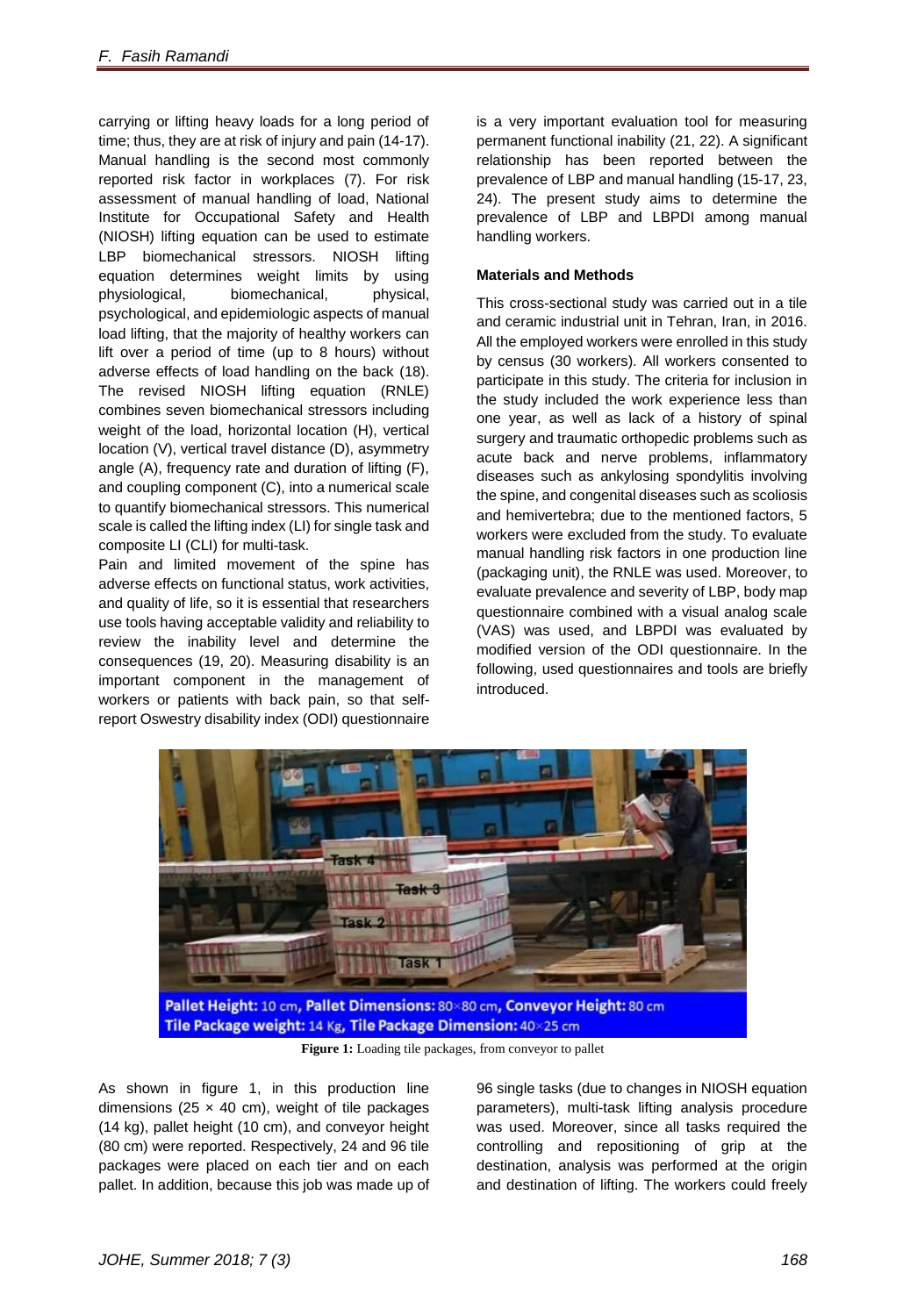walk on the pallet to get close to it. Workers had a continuous working model (8 hours/day). Moreover, this job did not involve a significant exposure to whole-body vibration (WBV).

To evaluate the risk factors of load lifting activities, the RNLE was used. In the first step, in the packaging unit and workers' station, parameters such as weight of tile packages, H, V, D, A, F, and C were measured for all workers. In the second step, based on the results of the first step, horizontal multiplier (HM), vertical multiplier (VM), distance multiplier (DM), asymmetry multiplier (AM), coupling multiplier (CM), and load constant (LC) were calculated. Based on the measured parameters, in each tier, one task was analyzed as the worst-case scenario (as marked in the figure, one task in each tier). Thus, frequency-independent recommended weight limit (FIRWL), single-task recommended weight limit (STRWL), frequency-independent LI (FILI), and single-task LI (STLI) at the origin and destination of lifting were calculated for these selected tasks, and at the end CLI was calculated for this lifting job according to the proposed formulas in the RNLE. It should be noted that in calculation of all mentioned parameters we used constant weight of handled tiles (not maximum or mean lifted weight).

To evaluate the prevalence of LBP, body map questionnaire was used. Moreover, to evaluate the severity of LBP, VAS was used. VAS is made up of a horizontal line with a length of 100 mm and has two labels including without discomfort and severe discomfort on both sides. To show the level of LBP, the subject specifies a point on the line that indicates the level of pain felt by him. Then, the severity of discomfort is recorded numerally from 0 to 100 using a millimeter ruler, and discomfort degree is interpreted as mild (0 to 20), moderate (21 to 40), severe (41 to 60), disabling (61 to 80), and severely disabling (81 to 100). Easy management, sensitivity, and ability to respond to statistical analysis can be noted as benefits of VAS [\(25\)](#page-6-7). Saremi determined validity and reliability of the

mentioned questionnaire among Shahed university dentists [\(26\)](#page-6-8), and it has been used in Nadri et al. studies [\(27,](#page-6-9) [28\)](#page-6-10).

A modified version of the ODI questionnaire has a high reliability and validity for the severity of the disability caused by LBP. The questionnaire consists of 10 sections: 7 sections for the activities of daily life, 2 sections for pain, and 1 section associated with the focus. This questionnaire or index examines the degree of disability resulted from LBP and its effect on daily activities of the person. In each section, the degree of disability in performance has been scored from zero (desirable performance and without pain) to five (disability in performance due to severe pain), and the total score is recorded in percentage. Therefore, disability degree is interpreted as mild (0 to 20 percent), moderate (21 to 40 percent), severe (41 to 60 percent), disabling (61 to 80 percent) and severely disabling (81 to 100 percent). Statistical data analysis was done using SPSS (version 22.0, IBM Corporation, Armonk, NY, USA). Kolmogorov-Smirnov test (K-S test) was used to determine the normality of the data. To examine the relationship between demographic characteristics (marital status, gender, and exercise) with LBP and LBPDI, the chi-square test was used. To assess the relationship between pain intensity and disability with age, work experience, and body mass index (BMI), due to the absence of parametric conditions, the Spearman correlation coefficient was used (P <

# **Results**

0.05).

About 86.7% of the subjects (26 workers) were married. According to the classification of BMI by health communities (33), 33.3% of the workers in this study were classified as normal weight, 60% overweight, and only 6.7% were obese. Therefore, the highest frequency of BMI belonged to the overweight class. Table 1 shows the demographic characteristics of the subjects.

| <b>Table 1</b> : Distribution of workers' demographic characteristics $(n = 30)$ |  |  |  |
|----------------------------------------------------------------------------------|--|--|--|
|----------------------------------------------------------------------------------|--|--|--|

| <b>Variables</b>              | Mean $\pm$ SD    | Range        |
|-------------------------------|------------------|--------------|
| Age (year)                    | $35.5 \pm 7.3$   | 24.0-46.0    |
| Experience (year)             | $11.3 \pm 6.7$   | $2.0 - 23.0$ |
| Height (cm)                   | $172.1 \pm 11.0$ | 140.0-190.0  |
| Weight (kg)                   | $78.5 \pm 10.6$  | 52.0-96.0    |
| BMI $(kg/m2)$                 | $26.5 \pm 2.9$   | 20.9-34.1    |
| Regular working hours per day | $8.1 \pm 0.5$    | $8.0 - 10.0$ |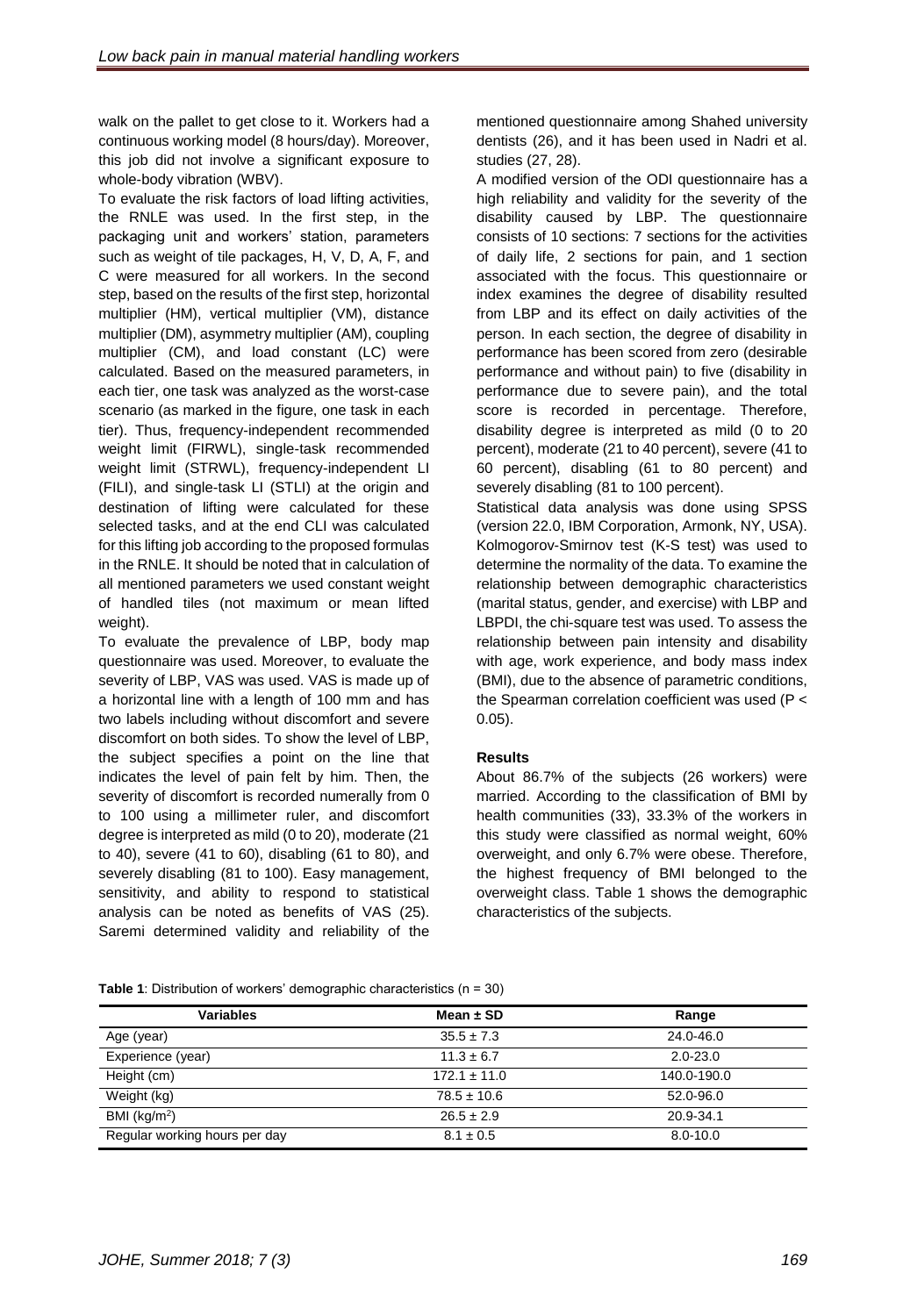|        | Task No.      | FIRWL* | $FILI**$ | STRWL*** | $STLI^*$ | $CLI^{\#}$ |
|--------|---------------|--------|----------|----------|----------|------------|
|        | Origin        | 12.49  | 1.12     | 6.87     | 2.04     |            |
|        | Destination   | 9.26   | 1.51     | 5.09     | 2.75     |            |
|        | <b>Origin</b> | 12.11  | 1.16     | 6.66     | 2.10     |            |
| ∠      | Destination   | 5.78   | 2.42     | 3.18     | 4.40     | 14.77      |
| $\sim$ | Origin        | 13.16  | 1.06     | 7.24     | 1.93     |            |
|        | Destination   | 6.56   | 2.13     | 3.61     | 3.88     |            |
|        | Origin        | 13.16  | 1.06     | 7.24     | 1.93     |            |
| 4      | Destination   | 6.53   | 2.15     | 3.59     | 3.90     |            |

**Table 2:** Computed frequency-independent recommended weight limit (FIRWL), single-task recommended weight limit (STRWL), frequency-independent lifting index (FILI), and single-task lifting index (STLI) for each task, and composite lifting index (CLI) for the job

**\* FIRWL:** Frequency-independent recommended weight limit

**\*\* FILI:** Frequency-independent lifting index

**\*\*\* STRWL:** Single-task recommended weight limit

**# STLI:** Single-task lifting index

**## CLI:** Composite lifting index

As shown in table 2, CLI was equal to 14.77. FILI and STLI values exceeded 1 for all tasks (with range of 1.06 to 2.42 and 1.88 to 4.40, respectively). In addition, FIRWL and STRWL values for all tasks were less than the weight of tile packages.

**Table 3:** Distribution of low back pain (LBP) intensity and LBP disability index (LBPDI) among workers (n = 30)

| Variables | Mean $\pm$ SD   | <b>Minimum</b> | <b>Moderate</b> | <b>Severe</b> | <b>Crippled</b> | Severe crippled |
|-----------|-----------------|----------------|-----------------|---------------|-----------------|-----------------|
| ∟BP*      | $68.8 \pm 17.8$ |                | 20.0            | 26.7          | 40.0            | 13.3            |
| ∟BPDI**   | $41.3 \pm 17.1$ | 16.7           | 30.0            | 40.0          | 13.3            |                 |

**\* LBP:** Low back pain

**\*\* LBPDI:** Low back pain disability index

The prevalence of LBP was reported equal to 100% among manual handling workers. LBP and LBPDI results and their classifications are shown in table 3.

40% of workers had crippled LBP intensity and 40% had severe LBPDI.

**Table 4:** Relationship between low back pain (LBP) intensity and LBP disability index (LBPDI) with workers demographic characteristics

| Variables | <b>Married</b><br>D١ | Age<br>ΙD١ | <b>Experience</b><br>(P) | <b>Exercise</b><br>ΙD١ | BMI***<br>۵I) |
|-----------|----------------------|------------|--------------------------|------------------------|---------------|
| ∟BP*      | 0.448                | 0.405      | 154.د                    | 0.628                  | 0.001         |
| -BPDI**   | 0.400                | 390.ر      | 0.118                    | 0.583                  | 0.001         |

**\* LBP:** Low back pain

**\*\* LBPDI:** Low back pain disability index

**\*\*\* BMI:** Body mass index

There was no significant difference in the relationship between the LBP and LBPDI with marital status, age, work experience, and exercise

(P > 0.05). However, LBP and LBPDI had a strong statistical relationship with BMI (Table 4).

**Table 5:** Average distribution of low back pain (LBP) intensity and LBP disability index (LBPDI) among workers' body mass index (BMI) classes

| <b>BMI*</b>     | <b>Normal</b><br>Mean $\pm$ SD | Overweight<br>Mean $\pm$ SD | <b>Obese</b><br>Mean $\pm$ SD |
|-----------------|--------------------------------|-----------------------------|-------------------------------|
| ∟BP**           | $43.4 \pm 10.1$                | $66.6 \pm 11.5$             | $95.0 \pm 7.0$                |
| <b>LBPDI***</b> | $24.6 \pm 9.4$                 | $46.8 \pm 10.9$             | $75.0 \pm 7.0$                |

**\* BMI:** Body mass index

**\*\* LBP:** Low back pain

**\*\*\* LBPDI:** Low back pain disability index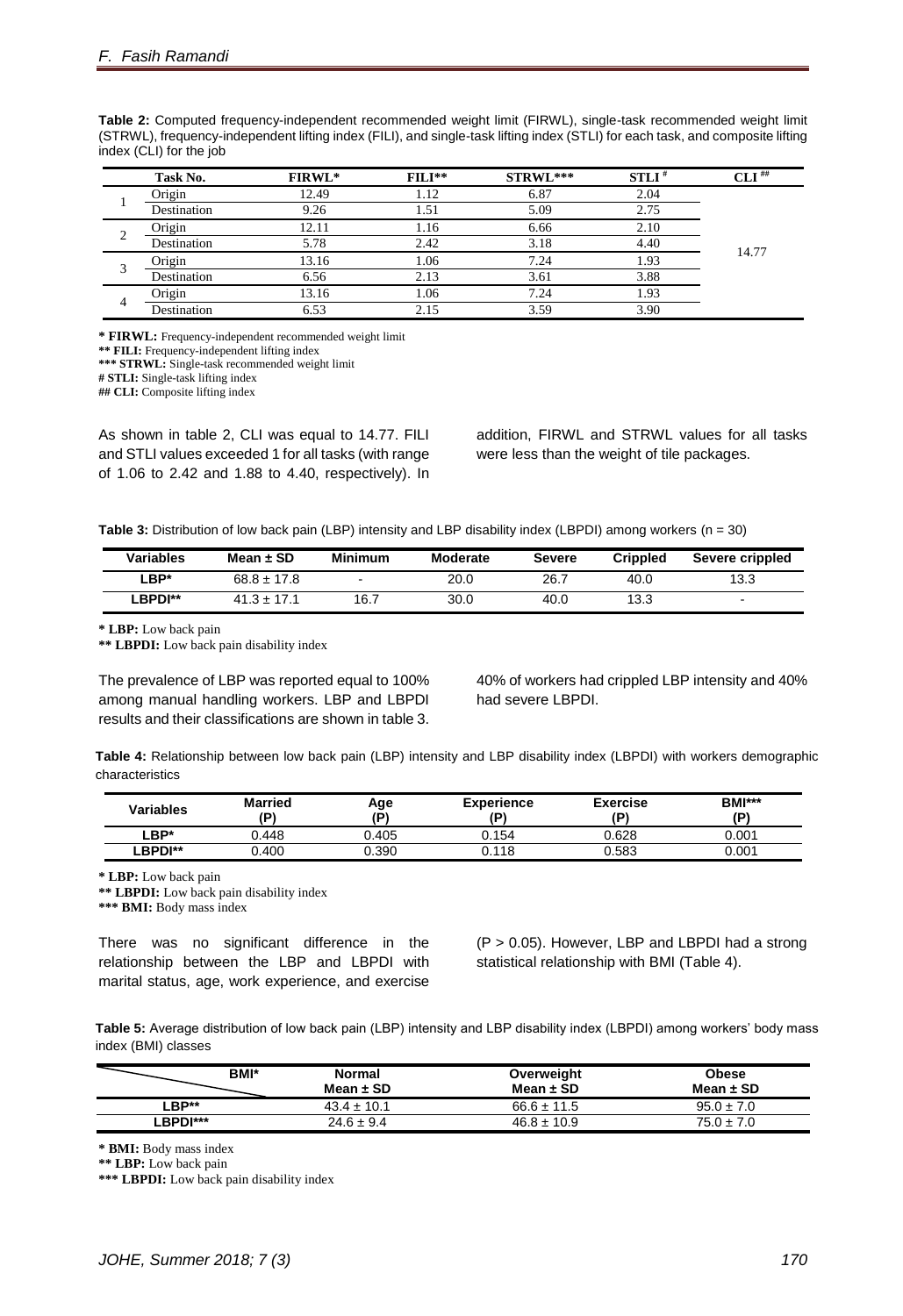As shown in table 5, the mean of LBP and LBPDI in obese workers were greater than overweight and normal workers. Linear regression equation has

shown that if BMI increases one unit, LBP and LBPDI have an increase equal to 5.29 and 5.01, respectively (Table 6).

**Table 6:** Linear regression between low back pain (LBP) and LBP disability index (LBPDI) with body mass index (BMI)

| Variables |       | Adjusted $R^2$ | <b>Beta</b> | Constant | Equation                           |
|-----------|-------|----------------|-------------|----------|------------------------------------|
| ∟BP       | 0.001 | ).733          | 1.861       | -79.56   | LBP = -79.56 + 5.29 BMI            |
| _BPDI     | 0.001 | .712           | 849.ر       | $-91.52$ | BMI<br>. RPDI =<br>$-91.52 + 5.01$ |

**\* LBP:** Low back pain

**\*\* LBPDI:** Low back pain disability index

**\*\*\* BMI:** Body mass index

#### **Discussion**

The RNLE has been introduced as a useful tool for the estimation of LBP incidence risk due to biomechanical stressors associated with manual lifting. In RNLE, LI is a scale of biomechanical stressors for LBP caused by lifting and lowering of loads in sub-tasks, and CLI is a scale of the stressors associated with all tasks. In fact, LI and CLI have shown a significant exposure response relationship for LBP (19-22). In our study, CLI value (14.77) exceeded 3 (high-risk); this means that the load lifting was very stressful, and there was an increased risk of LBP occurrence for all workers.

FIRWL reflects the compressive force and muscle strength demands for one task repetition; in this study, the FIRWL value in all tasks was less than tile packages' weight. FILI, regardless of the task's repetition frequency, determines the maximum biomechanical load imposed on the body and ability to identify different tasks with biomechanical requirements. Based on the results, FIRWL (with range of 5.78-13.16) and FILI (with range of 1.06- 2.42) values, in all tasks considerable strength was required, although lifting frequency has not been considered in these parameters. It is clear that force is a problem in all tasks, because FILI values exceeded 1 in all cases. Thus, the total physical requirement of these jobs is primarily due to excessive force requirement rather than lifting frequency rate.

Since the STRWL is useful in determining the excessive physical stress of a separate task, in this study, STRWL (with range of 3.18-7.24) in all tasks was very less than the tile packages' weight. STLI can represent metabolic needs distributed among all tasks more accurately and is used to identify tasks with excessive physical requirement (leading to fatigue) and to prioritize tasks based on the amount of physical stress. In this study, STLI exceeded 1 in all tasks (with range of 1.93-4.40). Moreover, STRWL and STLI values showed that all tasks will be stressful when separately performed. Nevertheless, these values disregarded the combined effects of all tasks.

NIOSH equation has been used in many studies to evaluate manual handling of loads; their results were consistent with our study, and the values obtained were higher than the recommended limit [\(29,](#page-6-11) [30\)](#page-6-12). These studies used their results for redesigning workstations for manual handling of loads [\(31,](#page-6-13) [32\)](#page-6-14).

In this study, the prevalence of LBP among workers was reported equal to 100%, and LBP intensity evaluated by VAS was equal to  $68.8 \pm 17.8$ (disabling pain). Some studies have reported a significant relationship between the risk of LBP prevalence, and LI or CLI of greater than 1.0 [\(33,](#page-6-15) [34\)](#page-6-16).

ODI questionnaire evaluates the effects of pain on performance and how to do everyday activities. In other words, it examines the psychological status of a person's beliefs and attitudes about his inability to perform everyday activities, as the efficacy of this questionnaire has been reported in some studies [\(21,](#page-6-3) [35\)](#page-6-17).

According to ODI results, LBPDI mean has been reported equal to  $41.3 \pm 17.1$  (severe crippled). LBPDI in 30% of workers was placed in the moderate category of DI. The worker with moderate disability (although personal care, sexual activity and sleeping are not grossly affected), experiences more pain and difficulty with sitting, lifting, and standing, also travel and social life are more difficult and they may be disabled to work. Moreover, LBPDI in 40% of workers was placed in the severe category of DI. In these workers, pain remains the main problem and activities of daily life are affected; besides, they require a detailed investigation. In workers with crippled disability (13.3%), back pain affects all aspects of the workers' life, and their work requires positive intervention.

No significant difference was found between LBP and LBPDI with workers' demographic characteristics including marital status, age, work experience, and exercise  $(P > 0.05)$ , that is aligned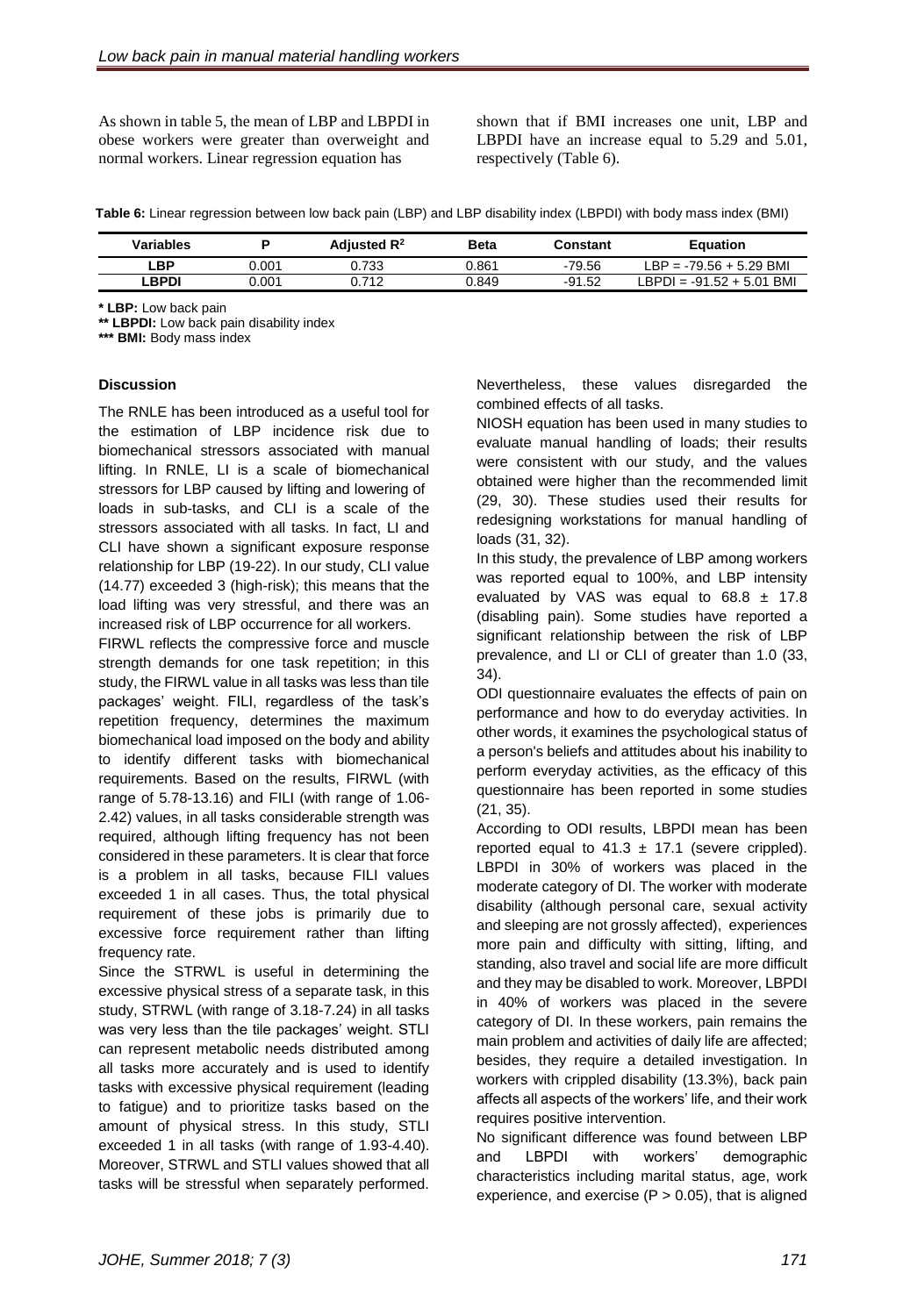with the results of other studies [\(27](#page-6-9)[,36](#page-6-18)[,37\)](#page-6-19). Although various studies have shown the effect of different exercises on reduction of the pain [\(28,](#page-6-10) [38,](#page-6-20) [39\)](#page-6-21), some studies have not shown any relation between LBP and exercise, and are aligned with our finding [\(40,](#page-6-22) [41\)](#page-6-23).

LBP and LBPDI had a strong statistical relationship with BMI. This finding was aligned with other studies that showed higher LBP and LBPDI in subjects with a higher BMI [\(28,](#page-6-10) 41). Further, Youdas et al. reported higher risk of developing LBP in women weighing more than 100 kg and in men with a height greater than 180 cm [\(42\)](#page-6-24). Obesity is considered to be a risk factor for LBP; however, only weak associations between body weight and LBP have been revealed [\(43,](#page-6-25) 44).

# **Conclusion**

The results of this study support the findings of other studies and show that biomechanical stressors play an important role in the development of LBP. The LI and CLI are useful metrics for estimating exposure to biomechanical stressors, and jobs should be designed to keep both of these metrics as low as possible to reduce the LBP risk. By redesigning the workstations and correction of all multipliers involved in calculating LI and CLI, including HM, VM, DM, AM, CM, frequency multiplier (FM), and LC, the LI and CLI value will be improved. On the other hand, by training and improving the condition of the BMI, we can take a positive step toward reducing the prevalence of LBP. Studies with a larger sample size are needed to clarify the exposure–response relationship between the LI and CLI with LBP.

## **Acknowledgement**

This study was related to the project no. 1396/46448 from Student Research Committee, Shahid Beheshti University of Medical Sciences, Tehran. We appreciate the "Student Research Committee" and "Vice Chancellor for Research and Technology" of Shahid Beheshti University of Medical Sciences for their financial support of this study.

## **Conflict of interest:** None declared.

## **References**

- <span id="page-5-0"></span>1. Masiero S, Carraro E, Celia A, Sarto D, Ermani M. Prevalence of nonspecific low back pain in schoolchildren aged between 13 and 15 years. Acta Paediatr 2008; 97(2):212-6.
- 2. Bell JA, Burnett A. Exercise for the primary, secondary and tertiary prevention of low back pain in the

workplace: a systematic review. J Occup Rehabil 2009; 19(1):8-24.

- 3. Hong J, Reed C, Novick D, Happich M. Costs associated with treatment of chronic low back pain: an analysis of the UK General Practice Research Database. Spine 2013; 38(1):75-82.
- <span id="page-5-1"></span>4. Lim SS, Vos T, Flaxman AD, Danaei G, Shibuya K, Adair-Rohani H, et al. A comparative risk assessment of burden of disease and injury attributable to 67 risk factors and risk factor clusters in 21 regions, 1990– 2010: a systematic analysis for the Global Burden of Disease Study 2010. lancet 2012; 380(9859):2224-60.
- <span id="page-5-6"></span>5. Hayden JA, Chou R, Hogg-Johnson S, Bombardier C. Systematic reviews of low back pain prognosis had variable methods and results: guidance for future prognosis reviews. J Clin Epidemiol 2009; 62(8):781- 96.
- <span id="page-5-2"></span>6. Dagenais S, Caro J, Haldeman S. A systematic review of low back pain cost of illness studies in the United States and internationally. Spine J 2008; 8(1):8-20.
- <span id="page-5-3"></span>7. Health and Safety Executive. Health and Safety Statistics: Annual Report for Great Britain. London, Britain; Health and Safety Executive, National Statistics, Health and Safety Statistics; 2013/14. Available from: http://www.hse.gov.uk/statistics/overall/hssh1314.pdf
- <span id="page-5-4"></span>8. Health and Safety Executive. Health and Safety Statistics: Annual release for Great Britain. London, Britain; Health and Safety Executive, National Statistics, Health and Safety Statistics; 2014/15. Available from:
- <span id="page-5-5"></span>http://www.hse.gov.uk/statistics/overall/hssh1415.pdf 9. Chou R, Qaseem A, Snow V, Casey D, Cross JT Jr, Shekelle P, et al. Diagnosis and treatment of low back pain: a joint clinical practice guideline from the American College of Physicians and the American Pain Society. Ann Intern Med 2007; 147(7):478-91.
- <span id="page-5-7"></span>10. Manchikanti L. Epidemiology of low back pain. Pain Physician 2000; 3(2):167-92.
- <span id="page-5-8"></span>11. Matsudaira K, Konishi H, Miyoshi K, Isomura T, Takeshita K, Hara N, et al. Potential risk factors for new onset of back pain disability in Japanese workers: findings from the Japan epidemiological research of occupation-related back pain study. Spine 2012; 37(15):1324-33.
- 12. Van Nieuwenhuyse A, Fathutdinova L, Verbeke G, Pirenne D, Johannik K, Somville PR, et al. Risk factors for first-ever low back pain among workers in their first employment. Occup Med 2004; 54(8):513-19.
- 13. Macfarlane GJ, Pallewatte N, Paudyal P, Blyth FM, Coggon D, Crombez G, et al. Evaluation of workrelated psychosocial factors and regional musculoskeletal pain: results from a EULAR Task Force. Ann Rheum Dis 2009; 68(6):885-91.
- <span id="page-5-9"></span>14. Marras WS. Occupational low back disorder causation and control. Ergonomics 2000; 43(7):880-902.
- <span id="page-5-10"></span>15. Battevi N, Pandolfi M, Cortinovis I. Variable Lifting Index for manual-lifting risk assessment: a preliminary validation study. Hum Factors 2016; 58(5):712-25.
- 16. Garg A, Kapellusch JM. The Cumulative Lifting Index (CULI) for the revised NIOSH lifting equation quantifying risk for workers with job rotation. Hum Factors 2016; 58(5):683-94.
- 17. Sarkar K, Dev S, Das T, Chakrabarty S, Gangopadhyay S. Examination of postures and frequency of musculoskeletal disorders among manual workers in Calcutta, India. Int J Occup Environ Health 2016; 22(2):151-8.